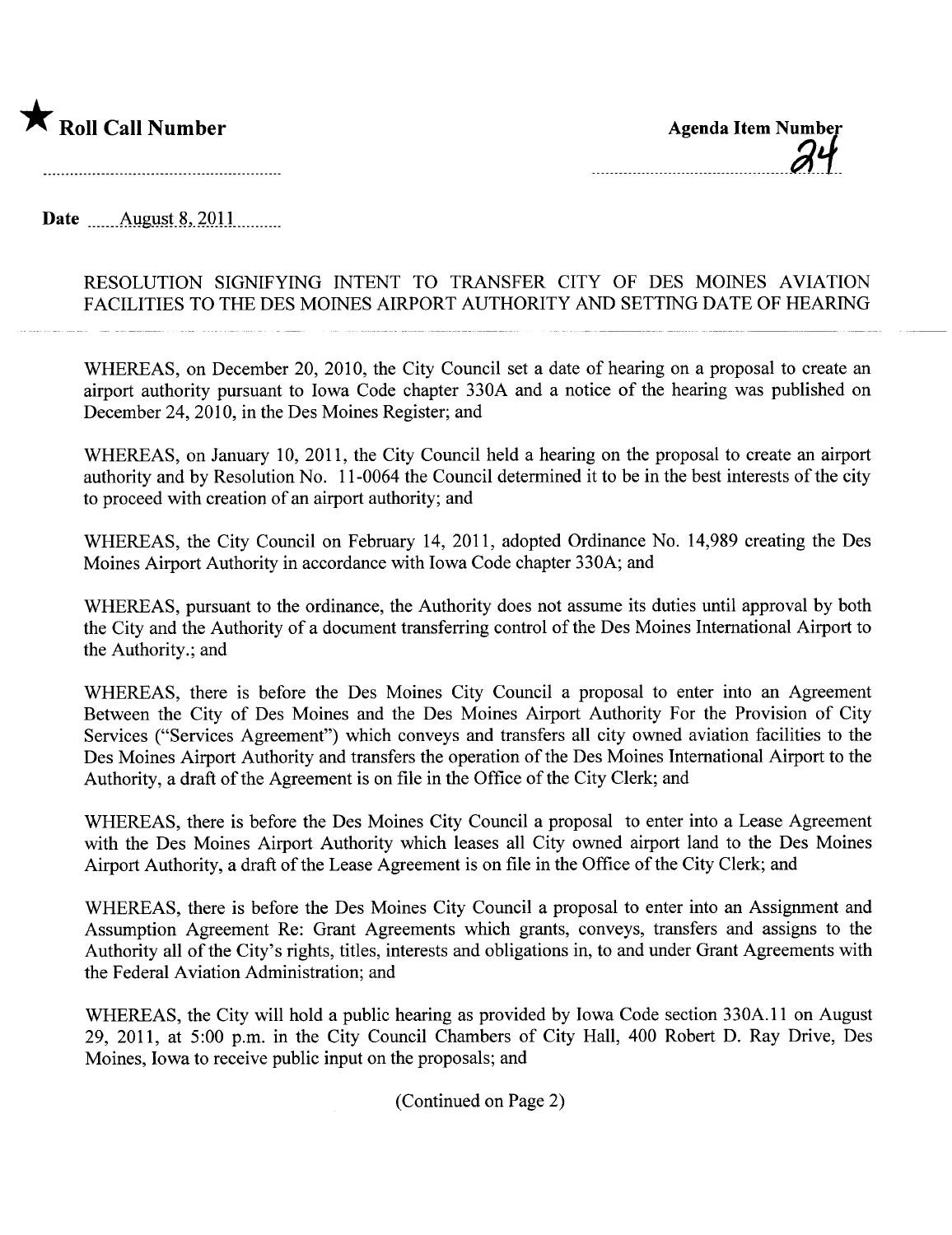

Date \_\_\_\_\_\_\_ August 8, 2011

-2-

WHEREAS, after the hearing, if the Council finds it to be in the best interests of the City, the Council will enact an ordinance authorizing the lease of airport land to the Authority by approving the Lease Agreement and authorizing the conveyance and transfer of all other city owned aviation facilities to the Authority by approving the Services Agreement.

## NOW THEREFORE, BE IT RESOLVED BY THE DES MOINES CITY COUNCIL THAT:

- 1. The Council intends to enact an ordinance authorizing the transfer of City owned aviation facilities by entering into:
	- a. an Agreement Between the City of Des Moines and the Des Moines Airport Authority for the Provision of City Services which conveys and transfers City owned aviation facilities to the Des Moines Airport Authority and transfers the operation of the Des Moines International Airport to the Authority pursuant to Iowa Code chapter 330A; and
	- b. a Lease Agreement which leases all airport land to the Des Moines Airport Authority pursuant to Iowa Code chapter 330A.
- 2. The Council intends to enter into an Assignment and Assumption Agreement Re: Grant Agreements which grants, conveys, transfers and assigns to the Authority all of the City's rights, title, interests and obligations in, to and under the Grant Agreements with the Federal Aviation Administration.
- 3. At 5:00 p.m. on August 29,2011, in the Council Chambers, City Hall, 400 Robert D. Ray Drive, Des Moines, Iowa, this Council will hold a public hearing on its intention to enter into a Services Agreement which conveys and transfers city owned aviation facilities to the Des Moines Airport Authority and transfers the operation of the Des Moines International Airport to the Authority; and its intention to enter into a Lease Agreement which leases all City owned airport land to the Des Moines Airport Authority; and its intention to enter into an Assignment and Assumption Agreement Re: Grant Agreements which grants, conveys, transfers ad assigns to the Authority all of the City's rights, title, interests and obligations in, to and under the Grant Agreements with the Federal Aviation Administration.

(Continued on Page 3)